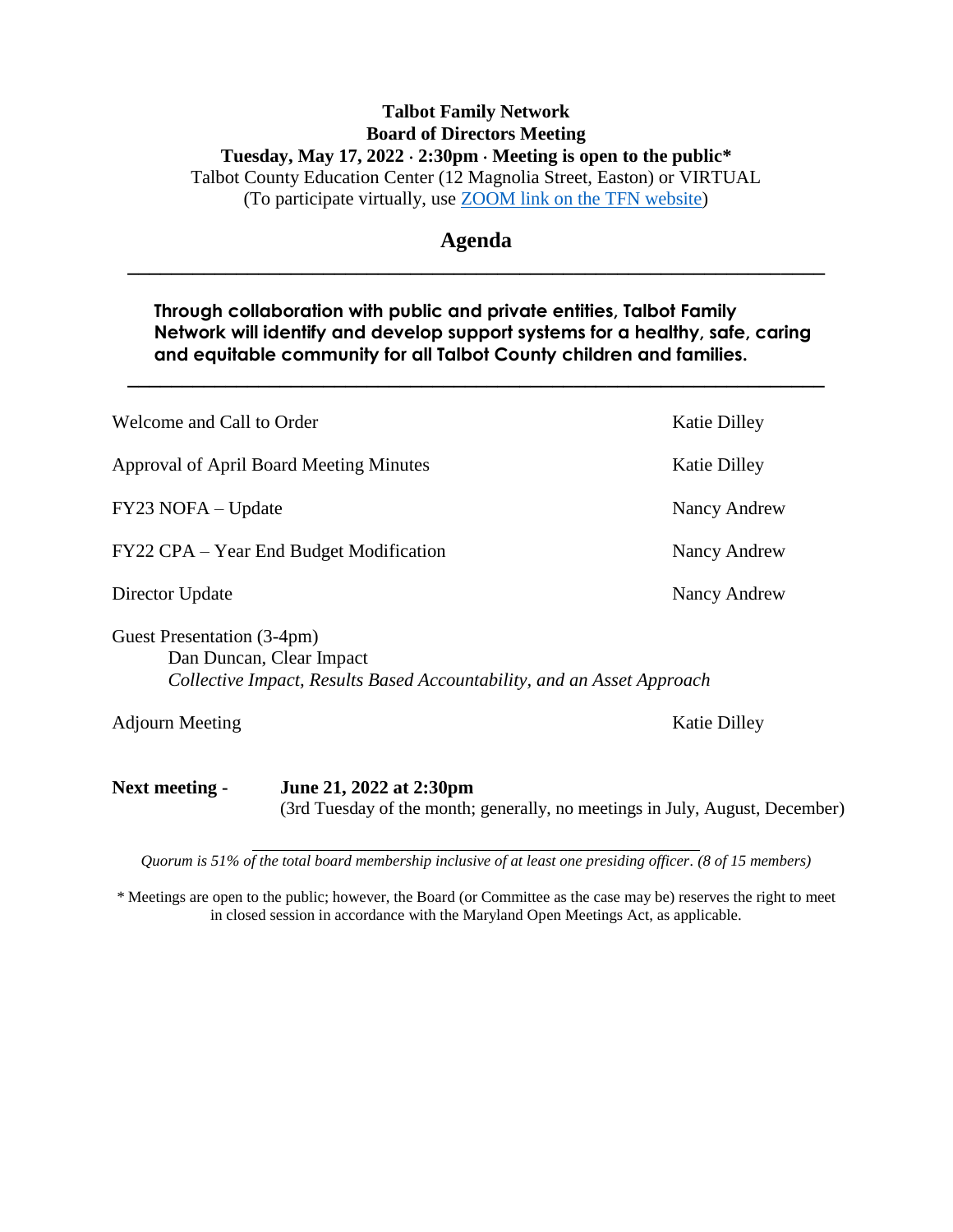### **Talbot Family Network**

#### Board of Directors Meeting Minutes

#### Tuesday, April 19, 2022 · Talbot Board of Education Office and via Zoom

#### **In Attendance:**

IN PERSON - Marlene Thomas; Kelly Griffith; Katie Dilley; Chief Anthony Smith; William Johnson; Linda Webb, Jazmine Paxon, and Nancy Andrew

VIRTUAL - Cindy Green, Estella Ramirez, Joye Nagle, and Dr. Maria Maguire who left prior to the closed session

Absent: Pam Chollet, Corey Pack, Berenice Orellana, Samantha Martinez

Chair Katie Dilley called the meeting to order at 2:30 PM.

Minutes from March 9, 2022 were approved.

Summary of the April 6, 2022 OMCB decision was read by Chair Katie Dilley as required. Copies of the decision were provided to board members in advance by email. Following the reading, all board members present signed the last page of the decision as required. Nancy will contact the other board members to secure their signatures.

#### **FY 2023 NOFA - Update**

Nancy reviewed the final budget figures submitted to the State for programs in FY 2023. As agreed upon by the Board, Getting Ahead will not be funded and those funds will be invested primarily in community and mental health planning. Nancy will share Information gathered by the County Mental Health Task Force with the TFN Board to inform decisions on how these funds should be utilized.

The State will notify LMB's by April 22 of any deficiencies requiring corrections to LMB submissions. If such a notification is received, there will be insufficient time to bring the Board together to vote on corrections by the April 29 due date. After discussion, there was consensus to grant the Executive Committee the authority to approve any changes required. Kelly Griffith made the motion with second by William Johnson. All in favor; none opposed.

Four existing programs will remain with current vendors. TFN will put out an RFP for a new afterschool program. Race Equity grants remain in FY 2023 NOFA submission, and applications will be made available before the start of the new fiscal year. Various community partners have expressed interest in a countywide coalition that would promote collaboration and support between organizations implementing race equity strategies. After discussion, there was consensus to issue an RFP for a consultant to support such a countywide coalition. Funds are available in the TFN budget. Katie Dilley made the motion with second by Marlene Thomas. All in favor; none opposed.